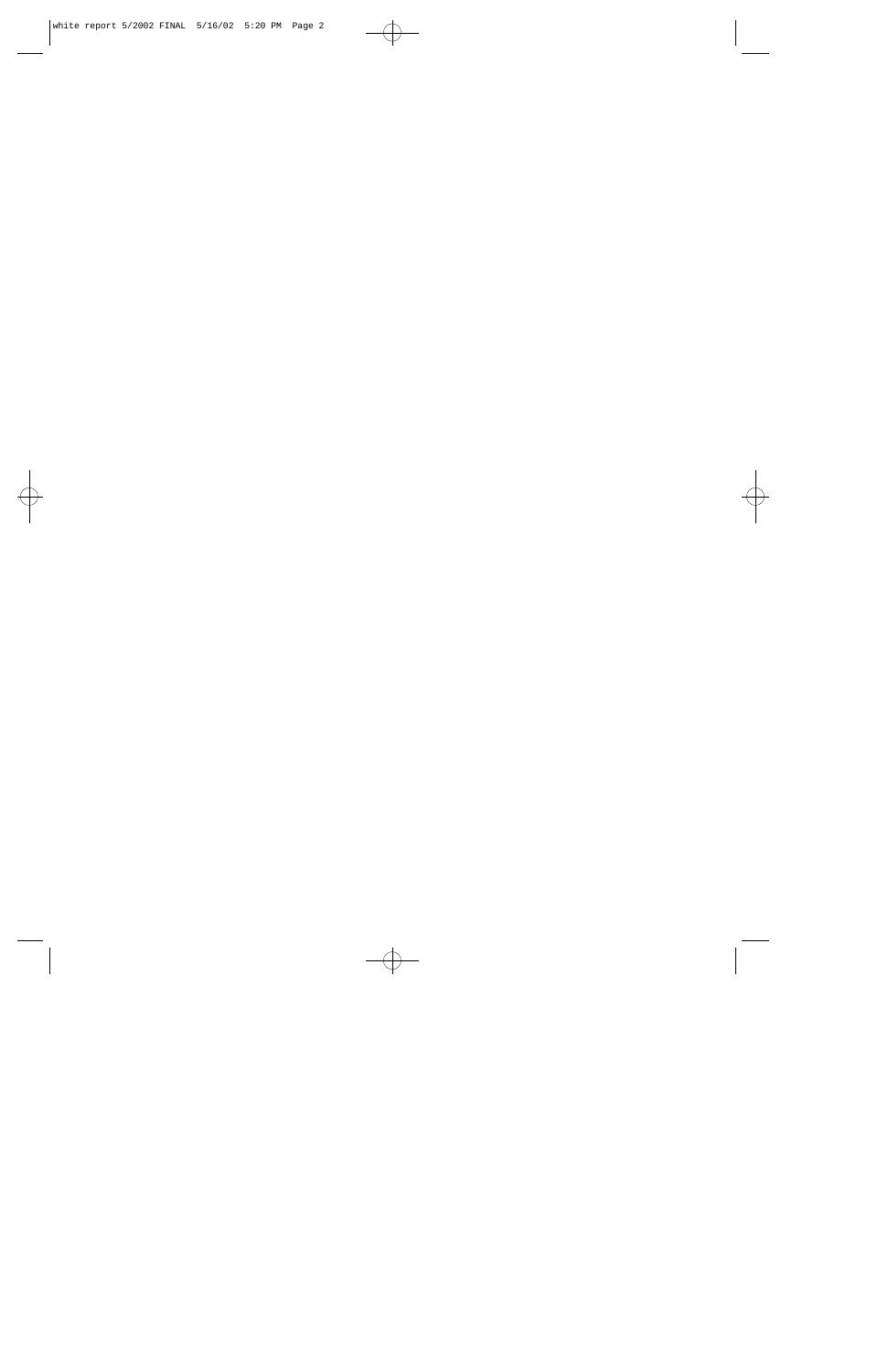# **M A Y 2 0 0 2**

# **R E P O R T T O T H E C O N G R E S S**

# Medicare Beneficiaries' Access to Hospice



1730 K Street, NW• Suite 800 • Washington, DC 20006 (202) 653-7220 • Fax: (202) 653-7238 • www.medpac.gov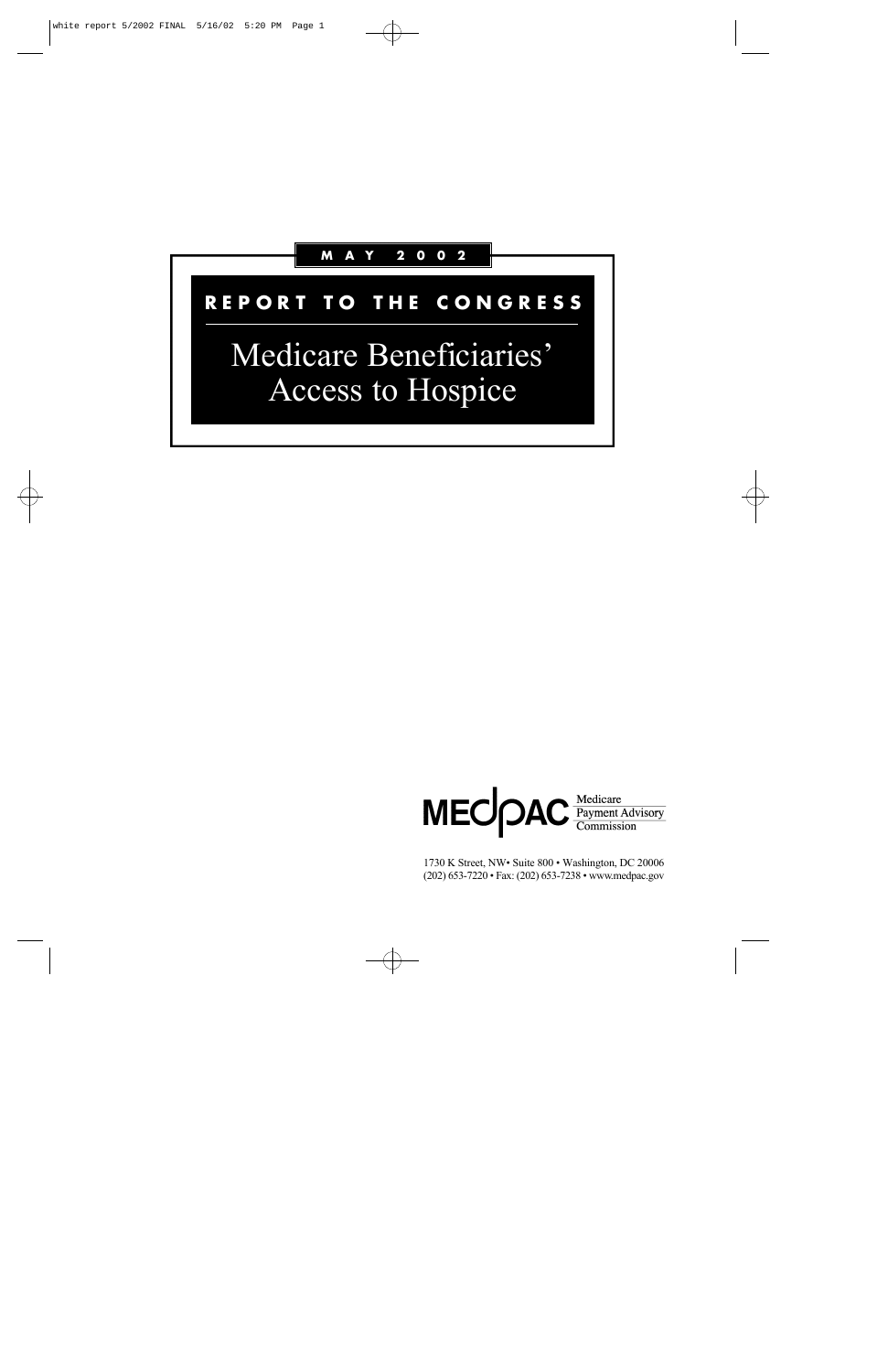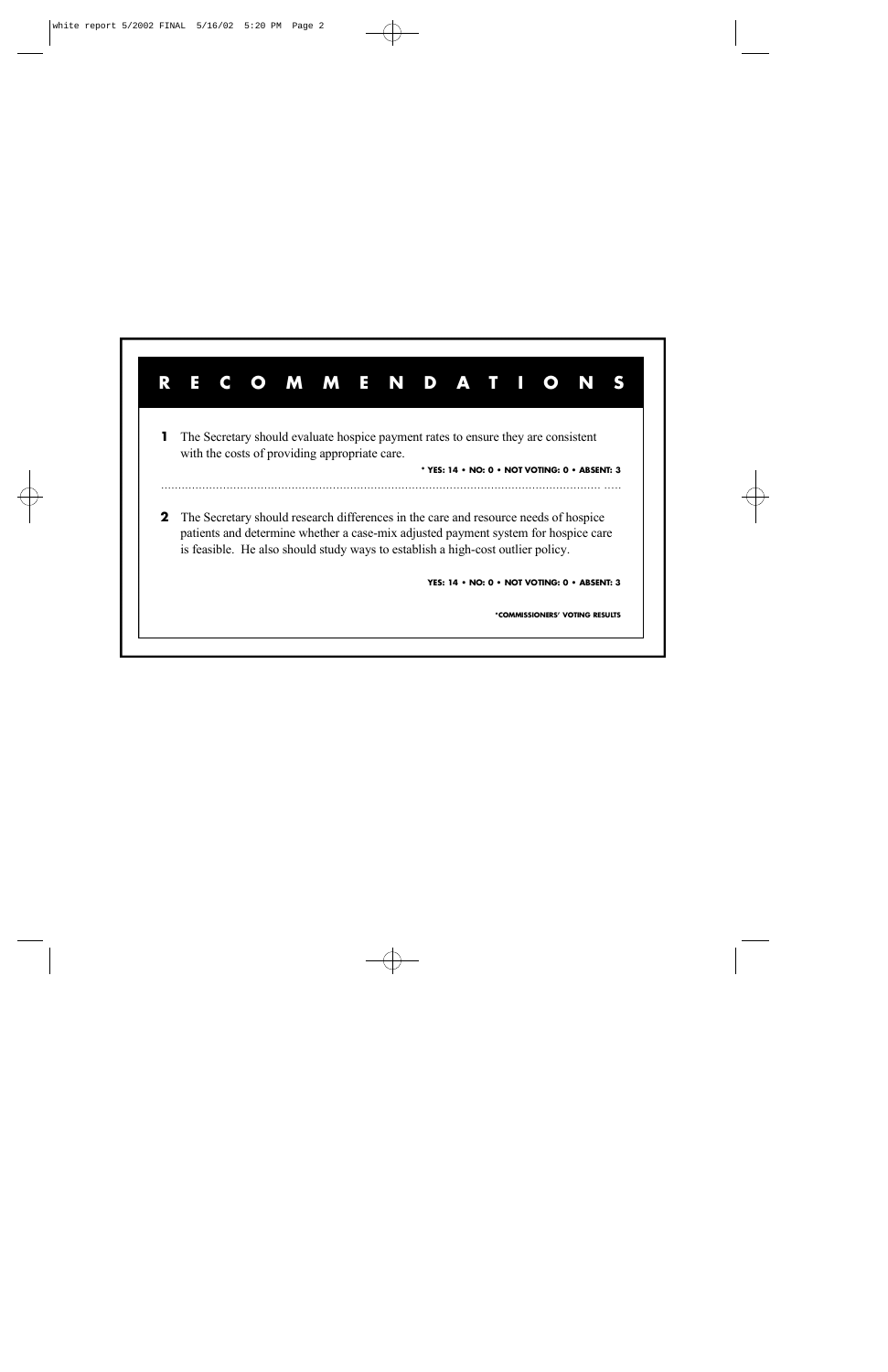The Congress asked the Medicare Payment Advisor<br>beneficiaries' access to and use of the hospice ben<br>death) of entry into hospice programs and urban a<br>hospice. This report gives our response to these questions. he Congress asked the Medicare Payment Advisory Commission (MedPAC) to report on beneficiaries' access to and use of the hospice benefit, including delays in the time (relative to death) of entry into hospice programs and urban and rural differences in beneficiaries' use of

We assessed two indicators of access: the use of services by beneficiaries and supply of providers. From 1992 to 2000, the number of beneficiaries using hospice tripled and the number of hospice providers nearly doubled. In 2000, 23 percent of all Medicare decedents and 60 percent of those who died of cancer used hospice services. We also found that beneficiaries living in rural areas have increased their use of hospice care relative to their urban counterparts. The percentage of rural beneficiaries that used hospice more than tripled from 1992 to 2000, compared with a doubling of urban hospice users. In addition, in 2000, less than 1 percent of decedents lived in areas with no available hospice.

The substantial growth in the use of hospice has been accompanied by an increase in the fraction of hospice patients dying within one week of admission—from 21 percent in 1992 to 30 percent in 2000. This has led some observers to conclude that beneficiaries have difficulty in accessing hospice care. Two factors associated with late referrals—the difficulty of predicting death and beneficiaries' unwillingness to give up curative care—are unlikely to have changed during the 1990s. However, nondebilitating therapies—which allow patients to extend curative treatment longer than they might have otherwise—became more available during this period. Changes in the composition of the population using hospice also confound interpreting trends in length of stay.

Although Medicare's payment policies do not appear to explain the increase in short stays—Medicare pays for hospice on a per diem basis—the Commission is concerned that Medicare's payment rates for providing hospice care may differ from the efficient costs of care for hospice patients, as payment rates are based on information from a demonstration project conducted in the early 1980s. Accordingly, we recommend that the Centers for Medicare & Medicaid Services (CMS) reevaluate hospice rates to ensure their a dequacy. Better information is needed about the services patients need and use, and about differences in use of services among hospice patients. Research on these topics is needed to lay a foundation for a payment system that accounts for differences in the resources needed to care for patients. It also will help improve payments for costly patients, whether in concert with the existing payment policy or with a case-mix adjusted payment system.

## **What is hospice?**

Terminally ill beneficiaries—those certified by an attending physician and a hospice medical director to have life expectancy of six months or less (if the disease runs its normal course)—may elect to receive hospice care. To be eligible for the rich package of hospice services, beneficiaries must give up other Medicare services related to curative treatment of their terminal illness. For beneficiaries who elect hospice, Medicare still covers treatment of illnesses and injuries unrelated to the terminal illness. Beneficiaries can disenroll from hospice at any time.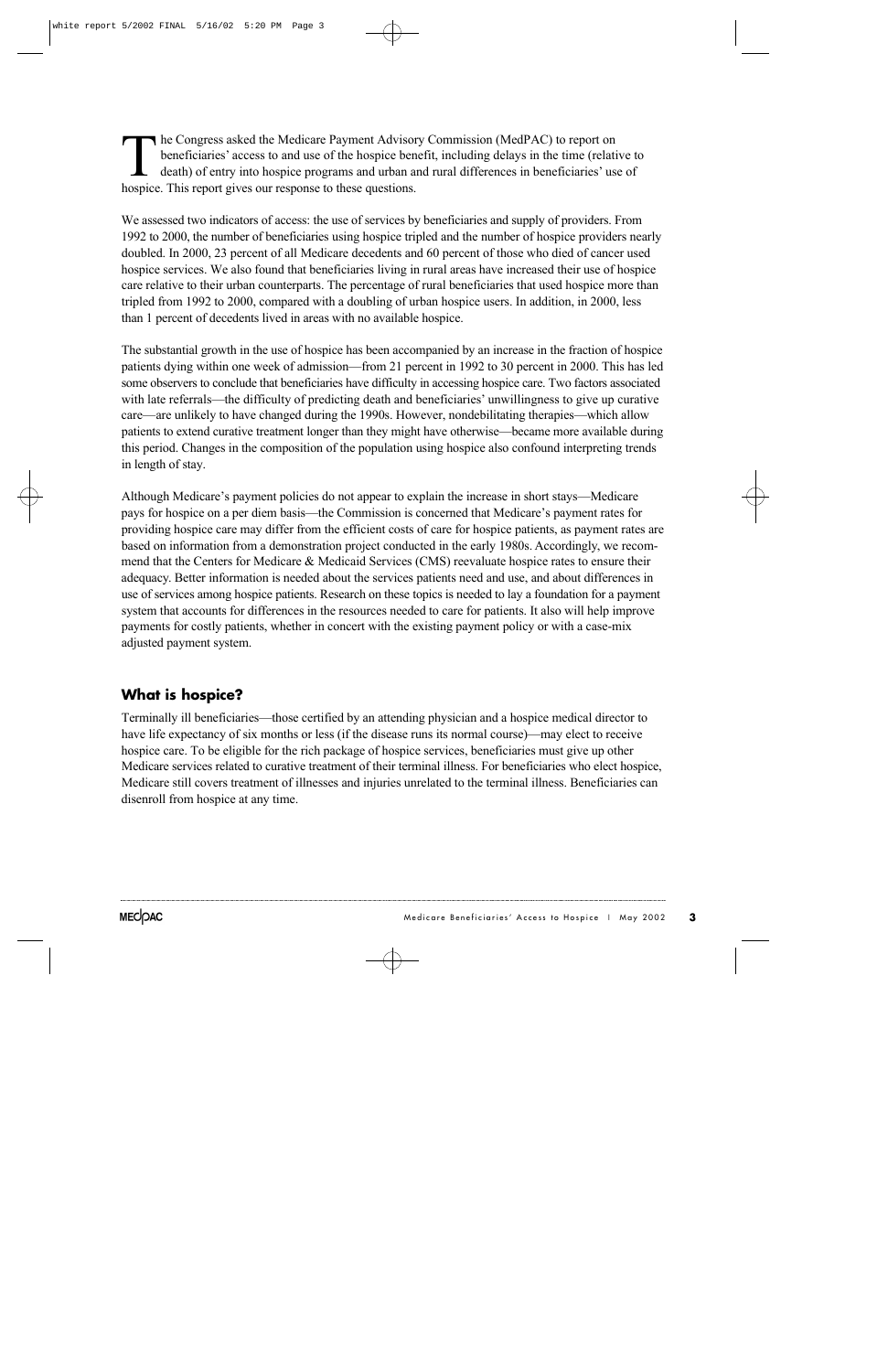Hospice care aims to help terminally ill patients remain in their homes and live relatively normal lives in their last months. It does so by providing a broad array of services that expand upon those generally covered by Medicare (see appendix). For example, hospice provides patients with drugs and biologicals for pain control and symptom management, and furnishes homemaker services that are not covered for home health care patients.

## **Indicators of access**

Two indicators of access are beneficiaries' use of services and the supply of providers. In general, beneficiaries appear to have greater access to hospice care today than in the early 1990s, as evidenced by the dramatic increase in both of these indicators (GAO 2000, Hogan 2002).<sup>1</sup>

The number of Medicare beneficiaries using hospice services tripled from 1992 to 2000 (from 143,000 to 464,000), an average annual increase of 16 percent (Hogan 2002) (Figure 1). Twenty-three percent of Medicare beneficiaries who died in 2000 used hospice, compared with less than 9 percent in 1992; 60 percent of beneficiaries who died of cancer in 2000 used hospice services (Hogan 2002, Hogan 2001).



Source: Direct Research, LLC.

To respond to the Congress's request, we contracted with Direct Research, LLC to review the literature and analyze data from administrative records and the Medicare Current Beneficiary Survey (Hogan 2001). The Summit Business Group, LLC, another contractor, interviewed key informants familiar with hospice and convened a focus group of experts to develop and prioritize ways to improve beneficiaries' access to hospice care (Mahoney 2002).

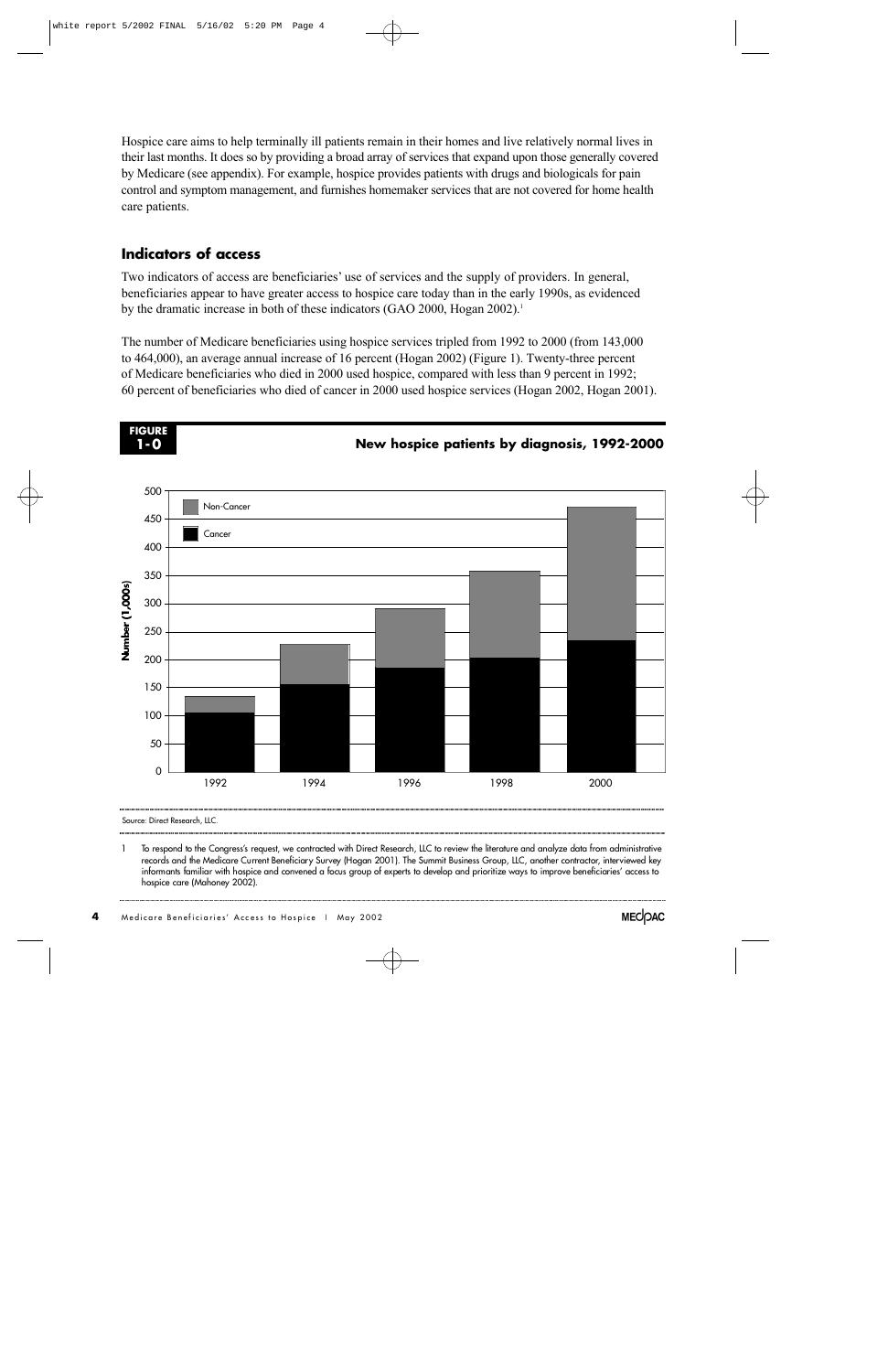Hospice use increased among all groups of beneficiaries from 1992 to 2000. In 1992, the typical hospice user was a beneficiary with a diagnosis of cancer who lived at home in an urban area. By 2000, the profile of the typical user shifted somewhat, with the greatest growth in the numbers of beneficiaries with noncancer diagnoses and those living in nursing homes or rural areas.

Beneficiaries with non-cancer diagnoses (such as heart disease or Parkinson's disease) were among the fastest-growing groups of hospice patients. Hospice users with non-cancer diagnoses represented 49 percent of the total in 2000, compared with 24 percent in 1992 (Hogan 2002). During this period, patients with non-cancer diagnoses increased 557 percent, compared with a 117 percent increase in cancer patients.

Use of hospice by beneficiaries living in nursing homes also grew dramatically, from 11 percent to 36 percent (Hogan 2001, Hogan 2002). The growth in hospice use by nursing home residents reflects both the rise in hospice users with non-cancer diagnoses and the prevalence of nursing home residents with non-cancer diagnoses who are eligible for hospice. For example, in 1998, 52 percent of hospice enrollees with noncancer diagnoses had some nursing home use in the year of death, compared with 30 percent of enrollees with cancer diagnoses.

The percentage of rural beneficiaries using hospice increased dramatically relative to the fraction of urban hospice users. From 1992 to 2000, the percentage of rural decedents using hospice tripled (from 6 percent to 19 percent) while urban decedents using hospice services more than doubled (from 10 percent to 25 percent) (Hogan 2002, Hogan 2001). In 2000, beneficiaries living in rural areas used hospice at 75 percent of the urban rate; in 1992, rural beneficiaries used hospice at 57 percent of the urban rate.

The number of hospices participating in the Medicare program increased by 89 percent (from 1,208 to 2,283) from 1992 to 2002. From 1992 to 1999, the number of for-profit hospices and hospices serving more than 500 beneficiaries per year increased at the fastest rates—293 and 216 percent, respectively. Hospices in rural areas experienced greater growth than urban hospices—116 percent versus 64 percent (GAO 2000). Nationally, less than 1 percent of decedents lived in areas with no hospice available in 2000 (Hogan 2001).<sup>2</sup> Counties without hospices were sparsely populated, less likely than counties with hospices to have a hospital, and predominantly located in totally rural areas (not adjacent to urban areas and having no town exceeding 2,500 people). In four states (Montana, South Dakota, Wyoming, and Nebraska) between 10 and 30 percent of rural Medicare beneficiaries lived in counties without apparent access to hospice care.

Despite the increases in use and availability of hospice care, two groups of beneficiaries use hospice care less frequently—minority beneficiaries and people without supplemental insurance coverage (such as Medigap, Medicare+Choice, retirement coverage, or Medicaid) (Hogan 2001). Low use rates could suggest access problems for these groups or could result from other causes. For example, hospice experts interviewed for this study attributed lower use among minority beneficiaries to their cultural beliefs and attitudes toward health care (Mahoney 2002). The literature also supports cultural attitudes as the reason minority individuals do not use hospice as frequently as those who are white (Krakauer et al. 2002). As for people without supplemental insurance, their less frequent use of hospice is more difficult to interpret because copayments for hospice care are minimal.

<sup>2</sup> Counties were identified as having evidence of hospice service if 5 percent of hospice claims revealed at least two beneficiaries residing in that county who used hospice at some time during the period of 1993 to 1999, the CMS provider of service file showed at least one active hospice provider headquartered in that county in 2000, or some member of the National Hospice and Palliative Care Organization reported providing service to that county.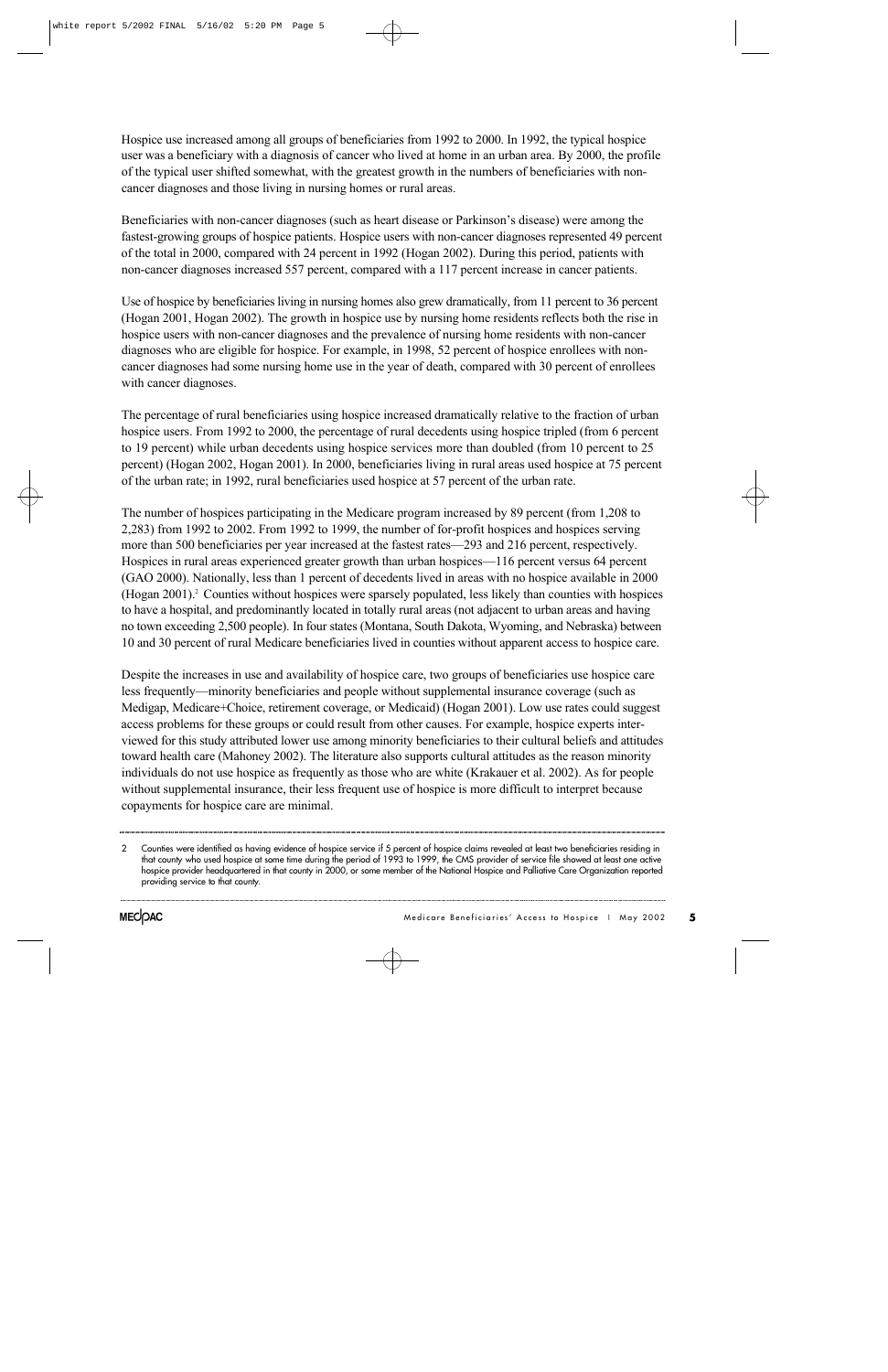### **Other access issues**

A MedPAC contractor interviewed people knowledgeable about hospice to learn about potential access problems not detected by our two indicators (beneficiary use and supply of providers). Interviewees told the contractor that despite the rapid growth in use of hospice, some beneficiaries experience difficulty in accessing care, including:

- older beneficiaries, and
- people receiving palliative chemotherapy, radiation, or surgery.

Our informants hypothesized that older beneficiaries may have difficulty accessing hospice care because hospices may be reluctant to admit patients with no caregivers or frail caregivers (Mahoney 2002). Further, they reported that some hospices, as a policy, do not admit beneficiaries without competent caregivers.

Patients using chemotherapy, radiation therapy, or surgery constitute another category of beneficiaries our key informants believed to be at risk of having access problems (Mahoney 2002). Some hospices use very strict definitions of palliative or non-curative care that do not include chemotherapy or radiation. Our informants reported that some hospices also may be reluctant to admit such patients because of concern about the costs of providing the therapies. On the other hand, patients undergoing curative chemotherapy or radiation may not have accepted the proximity of their death or be willing to give up curative care and, thus, would not qualify for hospice care.

#### **Short hospice stays**

Some observers express concern that short hospice stays indicate that beneficiaries have problems accessing hospice. From 1992 to 2000, the fraction of hospice patients dying within one week of admission increased from 21 percent to 30 percent (Hogan 2002). A diagnosis of congestive heart failure, myocardial infarction, or lung cancer significantly predicted admission to hospice within two weeks of death (Hogan 2001). The difficulty of predicting death for people with congestive heart failure or myocardial infarction and the rapid decline of patients with lung cancer may help explain why patients with these conditions would be more likely to have shorter hospice stays.

We conclude that Medicare payment policies are not a primary contributor to beneficiaries having short hospice stays. Instead, more important main causes of late referrals appear to be the difficulty of making prognoses of death within six months, unwillingness of beneficiaries to give up curative care, and the greater availability of non-toxic therapies that make continuing treatment more palatable.

Our key informants also reported that many physicians are reluctant to identify their patients as having a six-month prognosis (Mahoney 2002). The literature supports this reluctance (Christakis 2000). In addition, research has shown that only 20 percent of prognoses are accurate and 63 percent overestimate survival time; the more familiarity physicians have with patients, the more inaccurate the prognosis (Christakis and Lamont 2000).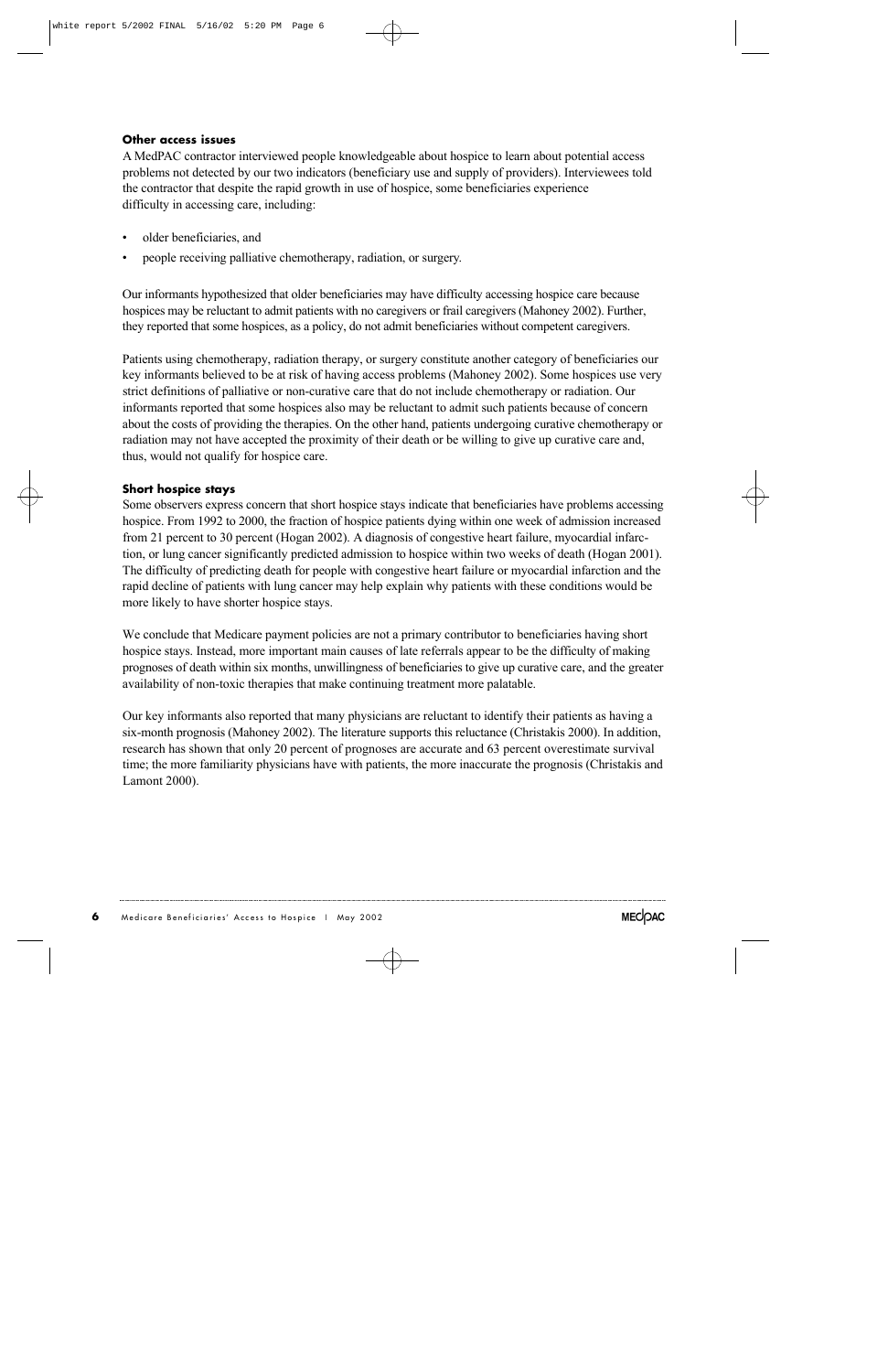Medicare policy may have contributed to short stays in the past, but a key problem appears to have been resolved. In response to hospices'concern about fiscal intermediaries'interpretation of the 6-month prognosis rule, CMS in 2000 (then the Health Care Financing Administration) clarified that the rule does not preclude beneficiaries who meet the eligibility criteria from receiving hospice service longer than six months (DeParle 2000). In addition, the Medicare, Medicaid and SCHIP Benefits Improvement and Protection Act of 2000 clarified that certification of a 6-month prognosis is based on the physician's or hospice medical director's clinical judgement regarding the normal course of the individual's terminal illness. It may take more time for the health care industry to adapt to the clarification of policy, however.

Patients certified by their physicians as eligible for hospice may choose to continue curative care. The availability of less toxic therapies is likely an important factor in patients' decisions to postpone the election of hospice care (Mahoney 2002). For example, chemotherapy that is not debilitating may be attractive to some patients even if it offers little clinical chance of successful treatment.

Data from 1992 to 1998 also show that receiving home health services predicted short hospice stays (Hogan 2001). The implementation in 2000 of the prospective payment system for home health may have altered the relationship between home health use and short hospice stays, however. Changing from a payment system in which home health agencies (HHAs) were paid for each visit furnished to a system with case-mix adjusted per-episode payments may have increased HHAs' willingness to refer appropriate patients to hospices. Also, HHAs are now required to report a prognosis for each patient. According to our contractor's focus group, making prognoses may have made providers more aware of beneficiaries'eligibility for and ability to benefit from hospice services, which may lead in turn to earlier referrals in the future. It is also possible, however, that some patients will continue to prefer home health services with familiar providers to hospice services with new providers.

## **Medicare payment rates need to be evaluated for adequacy**

Notwithstanding improvement in access in the past decade, Medicare's payment rates must be adequate to protect beneficiaries'continued access to care without financial burdens on them or on taxpayers.

Medicare pays a fixed amount to hospices for each day a beneficiary is eligible and under hospice care, regardless of the services furnished on any given day. These per diem payment rates are based on a fee schedule with separate rates for four broad categories of care: routine home care, continuous home care, inpatient respite care, and general inpatient care.<sup>3</sup> Patients are assigned to these categories based on the type of care they actually receive each day; the default category is routine home care.

Hospice payment rates are based on information from a Medicare demonstration project completed in the early 1980s. Although the rates have been updated for inflation over time, they probably are not consistent with the costs that efficient hospices incur in furnishing care. Rapid growth of providers suggests that rates are sufficiently generous, although the hospice industry maintains that rates are too low. To resolve this issue, rates must be reevaluated as soon as cost reports are available for hospices.<sup>4</sup>

<sup>3</sup> Inpatient respite care provides short-term relief for patient caregivers. General inpatient care may be necessary to perform procedures for pain control or symptom management when they cannot be furnished in other settings.

Before April 1, 1999, hospices were not required to submit cost reports. CMS estimates that cost reports will be available beginning in June 2002.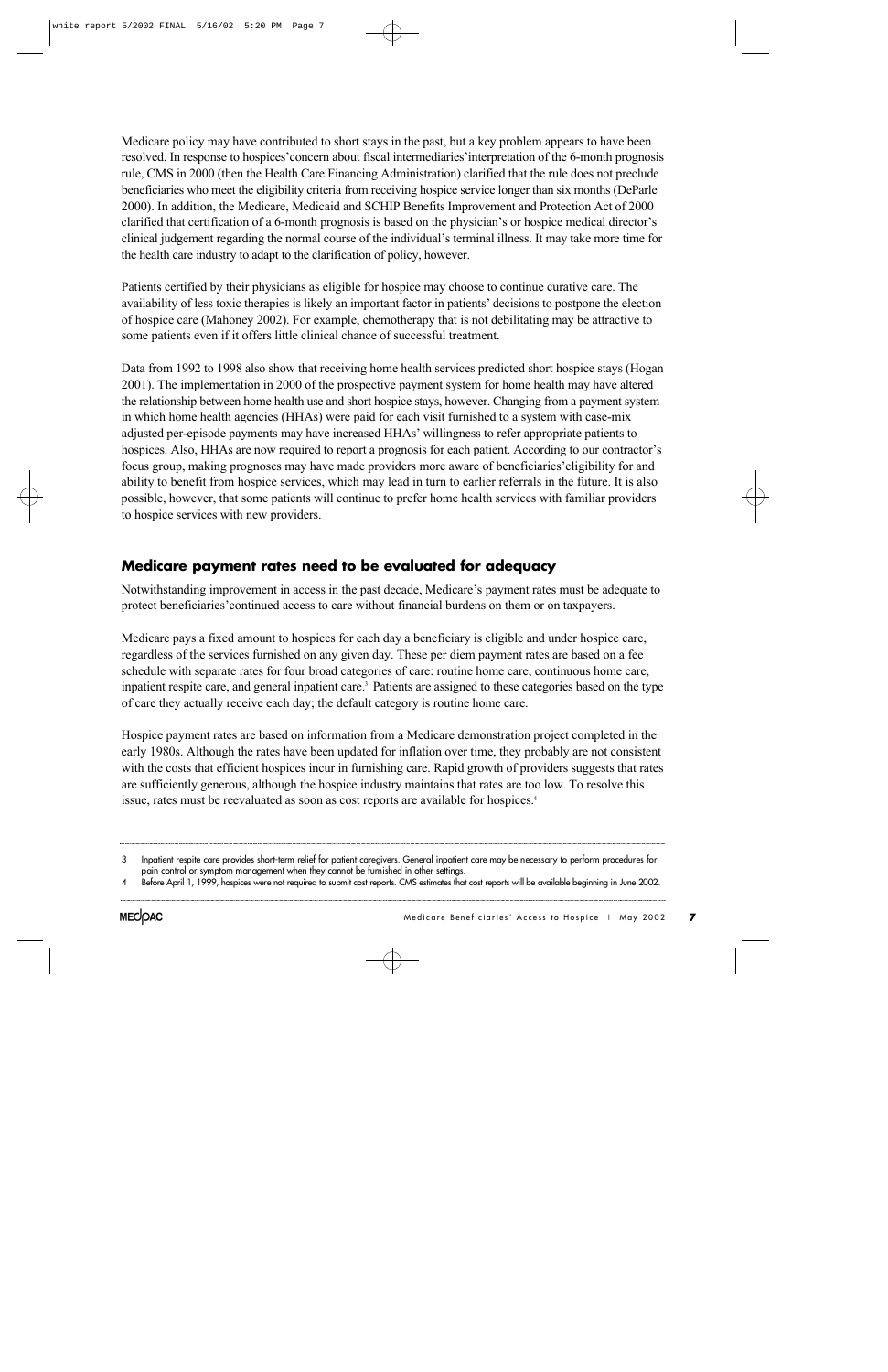## **R E C O M M E N D A T I O N 1**

### The Secretary should evaluate hospice payment rates to ensure they are consistent with **the costs of providing appropriate care.**

Because hospice care has changed since the 1980s, this task involves more than estimating the relationship of payments to costs, and should include an assessment of the cost base for the rates. The evaluation should determine the efficient costs of furnishing appropriate high-quality hospice care, including new pain medications and other palliative treatments.

Anumber of issues also require attention when rates are evaluated for payment adequacy, such as whether rural hospices have higher costs than their urban counterparts. Our key informants suggested that rural hospices may have higher costs because of their location in sparsely populated areas where it is difficult to attract appropriate personnel, travel distances restrict the number of home-based patients a hospice employee can see in a day, patient volume is low, and infrastructure is limited. When cost reports are available, CMS will be able to determine empirically whether cost differences exist and to which factors they are attributable.

Our key informants also reported that short stays disadvantage hospices because they cannot recoup the costs of admitting patients and providing services close to death. CMS will be able to determine whether payments are adequate for hospices that have disproportionate frequencies of short stays. If payments are inadequate, higher rates could be paid for the first and last days of a hospice stay.

Another issue that may merit attention is whether hospices should be paid the same rate when furnishing care to nursing home residents and patients at home. The Office of the Inspector General (OIG) found that hospice patients in nursing homes received fewer services than similar patients in their homes and has expressed concern that rates are the same for both types of patients (OIG 1997).

## Additional research on differences in hospice patients is needed

Hospice payment rates are currently the same for all types of patients, with no adjustment for case mix. However, some patients may be systematically more costly than others, while others are less costly. Before a case-mix adjusted payment system can be developed, however, policymakers need more information on the care patients need, the services they receive, and differences among types of patients. For example, the care that cancer patients require may be very different than that needed by patients with non-cancer diagnoses. In addition, lung cancer patients frequently have shorter stays and may require different resources than other cancer patients because of the nature of their illness. Systematic differences also may exist among noncancer patients, such as those with congestive heart failure or AIDS. These questions cannot be answered without research.

Because the hospice payment rates are currently the same for all patients, some hospices may avoid patients who need more care or more expensive care than the average patient (Huskamp et al. 2001). For example, our key informants reported that patients receiving palliative chemotherapy or radiation may have problems accessing care because these interventions can be costly (Mahoney 2002). Older beneficiaries who have no caregiver also may be perceived as being costly because they may need more services than the average patient. Providers might be more willing to admit potentially costly patients if they could be assured of recovering most of their costs.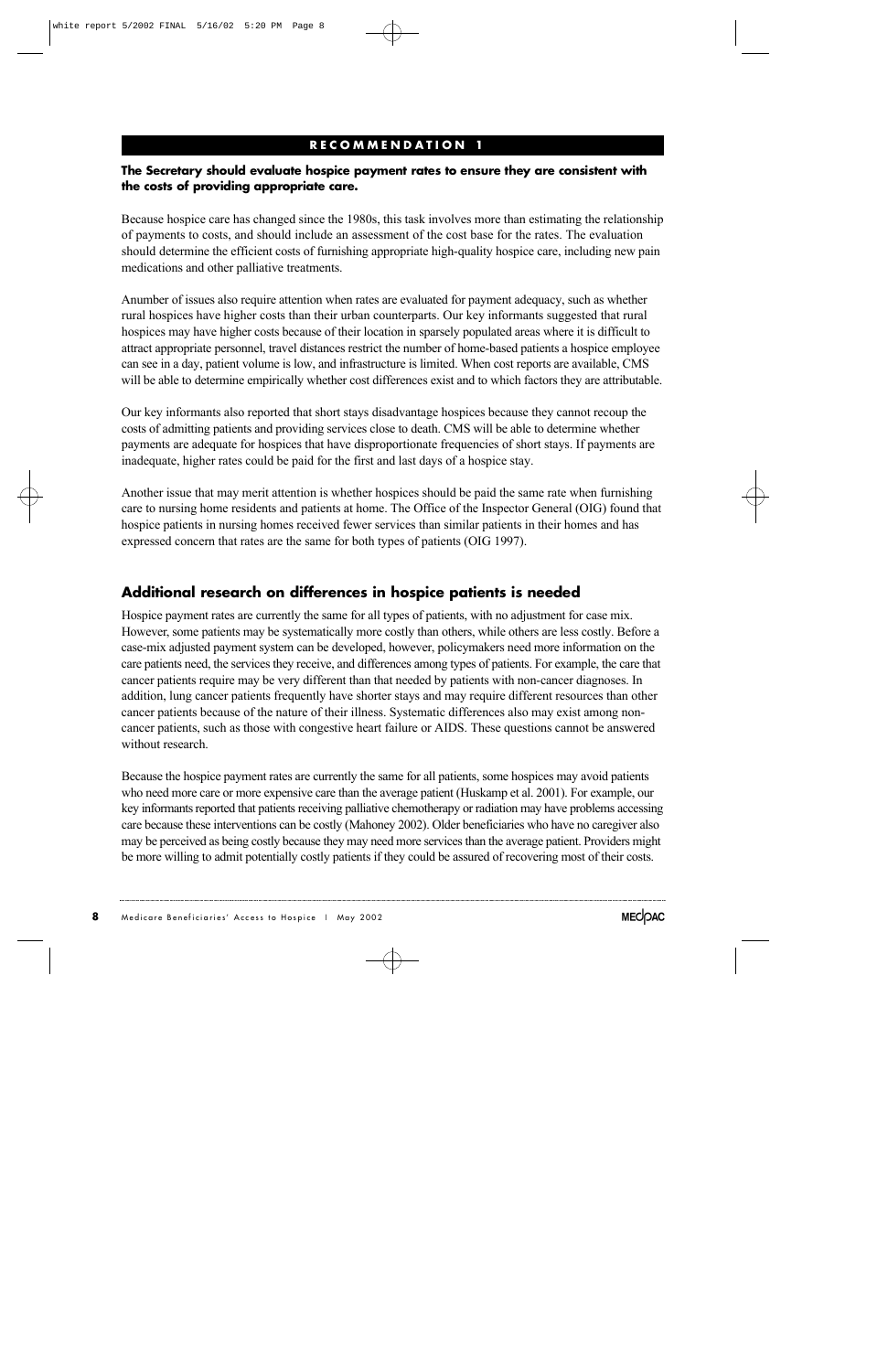## **R E C O M M E N D A T I O N 2**

## The Secretary should research differences in the care and resource needs of hospice **patients and determine whether a case-mix adjusted payment system for hospice care is feasible. He also should study ways to establish a high-cost outlier policy.**

A case-mix adjusted payment system seems conceptually possible and would offer the advantage of tying payment rates more closely to patients'resource needs. Research on whether such a system is feasible, however, needs to occur before a decision is made to develop it. Research might provide not only a foundation on which to build a case-mix adjusted payment system but also secondary benefits. For example, it may provide information that improves physicians'abilities to make prognoses of death and to provide high-quality care for terminally ill patients.

Research on outlier policies should include both methods that can be implemented with existing payment policy and methods that might be used with a case-mix adjusted payment system. A high-cost outlier policy, in concert with the existing payment system, could result in hospices being more willing to accept patients they perceive as potentially costly. Many hospices are small, with fewer than 100 patients per year, and may be unable to balance more costly patients against less costly ones (GAO 2000). An outlier policy constructed with a relatively low fixed-loss threshold and reimbursement of a relatively high proportion of costs above the threshold would be sensitive to these hospices. For example, the threshold and cost sharing for home health outlier payments might be an appropriate model to study—the fixed-loss threshold is 113 percent of payment and home health agencies are reimbursed at 80 percent of costs above the threshold. If a case-mix adjusted payment system is feasible, it also should include a high-cost outlier policy. ■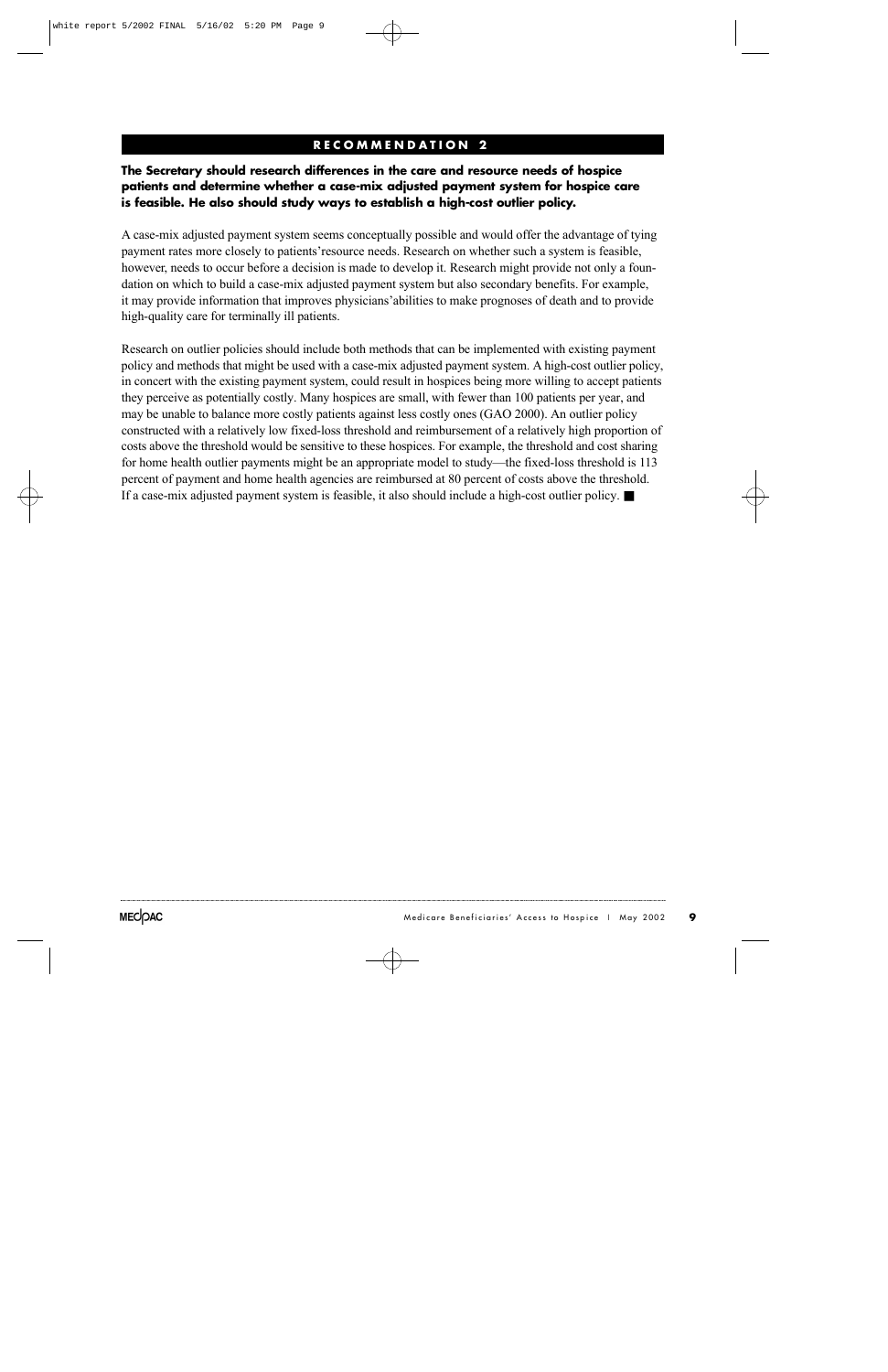# **References**

Christakis N. Barriers to the use of hospice care at the end of life, testimony before the U.S. Senate Special Committee on Aging. September 18, 2000.

Christakis N, Lamont E. Extent and determinants of error in doctors'prognoses in terminally ill patients: prospective cohort study, British Medical Journal. February 2000, Vol. 320, No. 7233, p. 469-72.

DeParle, N A. Letter to Medicare hospices, Health Care Financing Administration. September 12, 2000.

Fox E, Landrum K, Zhong Z et al. Evaluation of prognostic criteria for determining hospice eligibility in patients with advanced lung, heart, or liver disease, JAMA. November 3,1999, Vol. 282, No. 17, p. 1638-1645.

General Accounting Office. Medicare: more beneficiaries use hospice but for fewer days of care. No. HEHS-00-182. Washington (DC), GAO. September 18, 2000.

Hogan C. Direct Research, LLC. Medicare beneficiaries' use of hospice services: updated to 2000. Prepared for the Medicare Payment Advisory Commission. April 2002.

Hogan C. Direct Research, LLC. Medicare beneficiaries' access to hospice services in rural areas: 1992-1998. Unpublished report prepared for the Medicare Payment Advisory Commission. June 2001.

Huskamp HA, Buntin MB, Wang V, Newhouse JP. Providing care at the end of life: do Medicare rules impede good care? Health Affairs. May/June 2001, Vol. 20, No.3, p. 204-211.

Krakauer EL, Crenner C, Fox K. Barriers to optimum end-of-life care for minority patients, Journal of the American Geriatrics Society. January 2002, Vol. 50, No. 1, p. 182-190.

Mahoney J, Summit Business Group, LLC. Beneficiaries'access to the Medicare hospice benefit. Report prepared for the Medicare Payment Advisory Commission. Unpublished paper. Written February 2002.

O ffice of Inspector General, Department of Health and Human Services. Hospice patients in nursing homes. No. OEI-05-95-00250. Washington (DC), OIG, September 1997.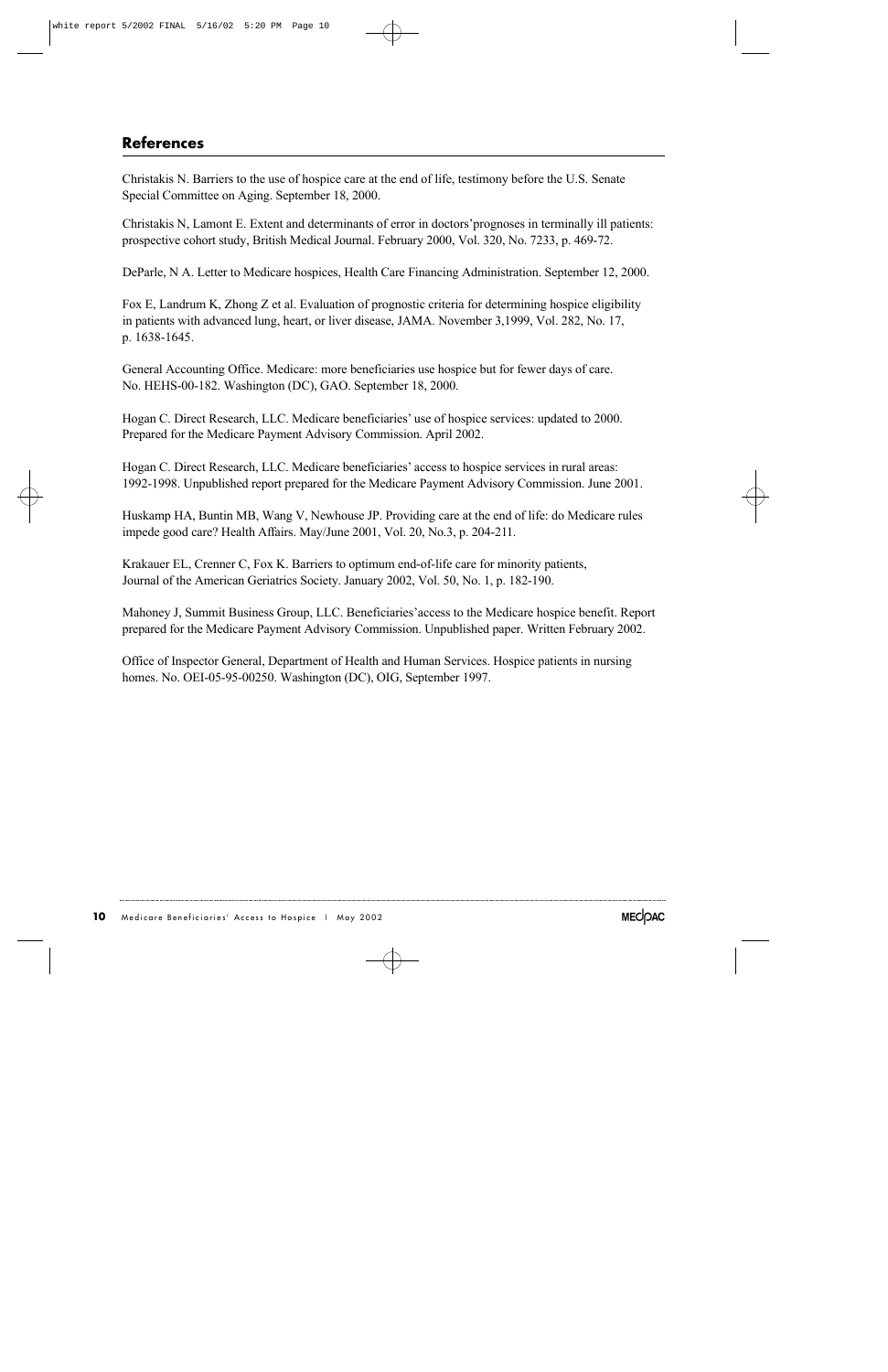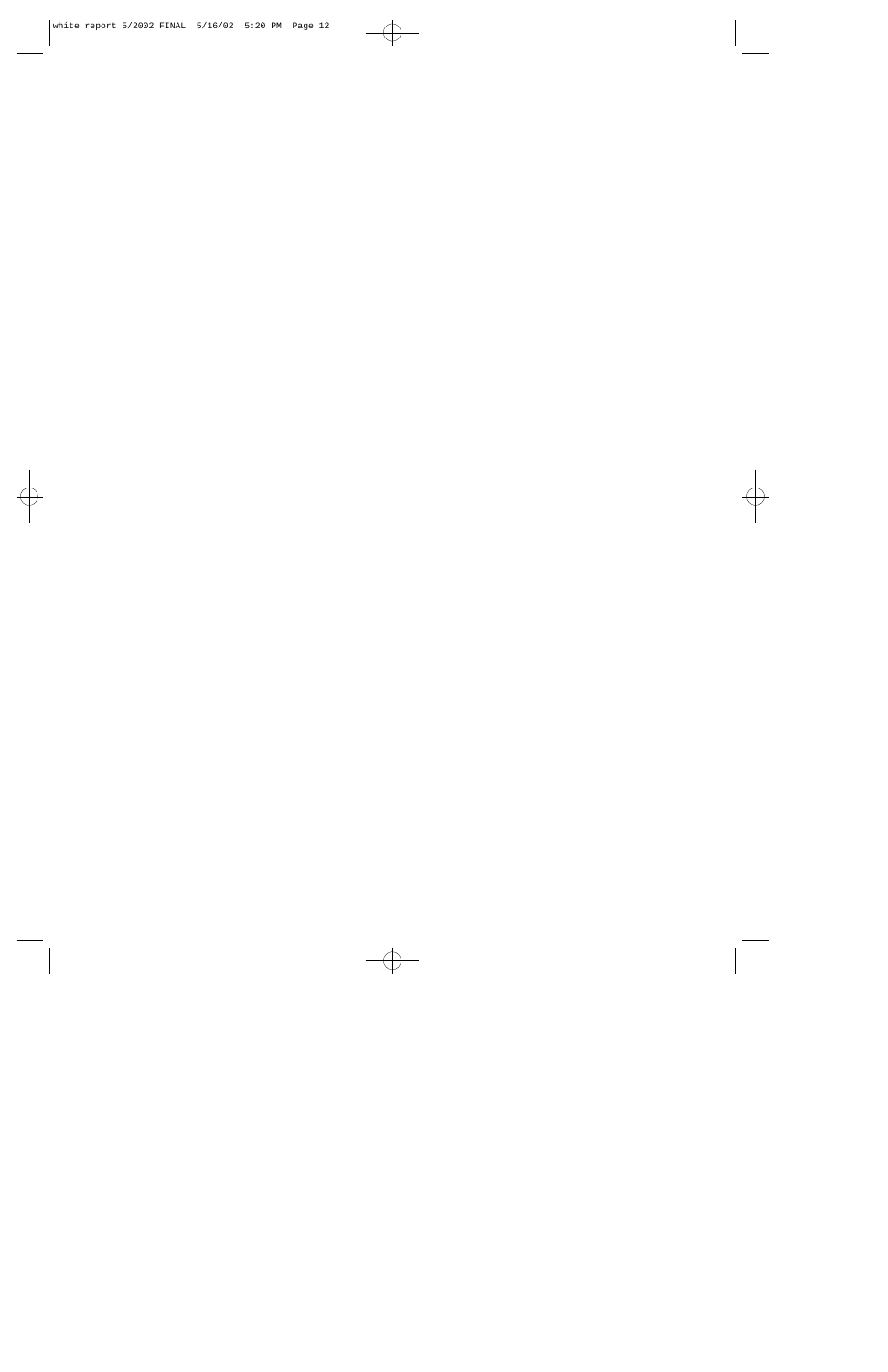## **Medicare hospice services and payment rules**

Medicare covers hospice care for beneficiaries who elect the benefit and are certified by an attending physician and a hospice medical director to have a life expectancy of six months or less if the disease follows its usual course. Patients who opt for hospice care receive palliative care and forgo curative treatment related to the terminal condition. Medicare will continue to cover illnesses and injuries unrelated to the terminal condition and outside the hospice plan of care. Medicare covers the following services under its hospice benefit:

- skilled nursing care
- medical social services
- physician services
- patient counseling (dietary, spiritual and other)
- short-term inpatient care
- medical appliances and supplies
- drugs and biologicals for pain control and symptom management
- home health aide services
- homemaker services
- therapy (physical, occupational, and speech)
- inpatient respite care
- family bereavement counseling

The hospice benefit is divided into periods. The first two periods are 90 days each. Subsequent periods are 60 days. Beneficiaries must be recertified at the beginning of each period; as long as they qualify for the benefit, there is no limit on the number of periods beneficiaries may use hospice care. At any time, beneficiaries may opt out of hospice care and seek curative treatment. They also may change their hospice once during each period. Families may receive bereavement counseling for up to 13 months following a patient's death.

### **Payment for hospice services**

Medicare pays hospices a fixed rate for each day beneficiaries are eligible and under the care of a hospice. The per diem rates are predetermined by a fee schedule with four categories of care: routine home care, continuous home care, inpatient respite care for the short-term relief of patients'caregivers, or general inpatient care as necessary for pain control or symptom management. The labor portions of per diem rates are adjusted by a version of the hospital wage index to account for differences in local wage rates in the locations of beneficiaries receiving services. Total inpatient care days per year provided by any one hospice may not exceed 20 percent of all patient care days (excluding patient care days spent as a custodial resident of a nursing home).

Aggregate reimbursement to any hospice is subject to an annual cap. The limit for each agency is determined by a fixed rate per beneficiary (\$16,651 for fiscal year 2002) multiplied by the number of new beneficiaries enrolled by the hospice during the fiscal year. The national per diem rates for each payment category of care are updated annually by the acute care hospital market basket index.

Beneficiaries may have some coinsurance payments for hospice care. They are liable for a maximum \$5 copayment for drugs or biologicals furnished by the hospice while they are not receiving inpatient care. They also are liable for 5 percent of the rate for a day of inpatient respite care, subject to an annual limit equal to the inpatient hospital deductible.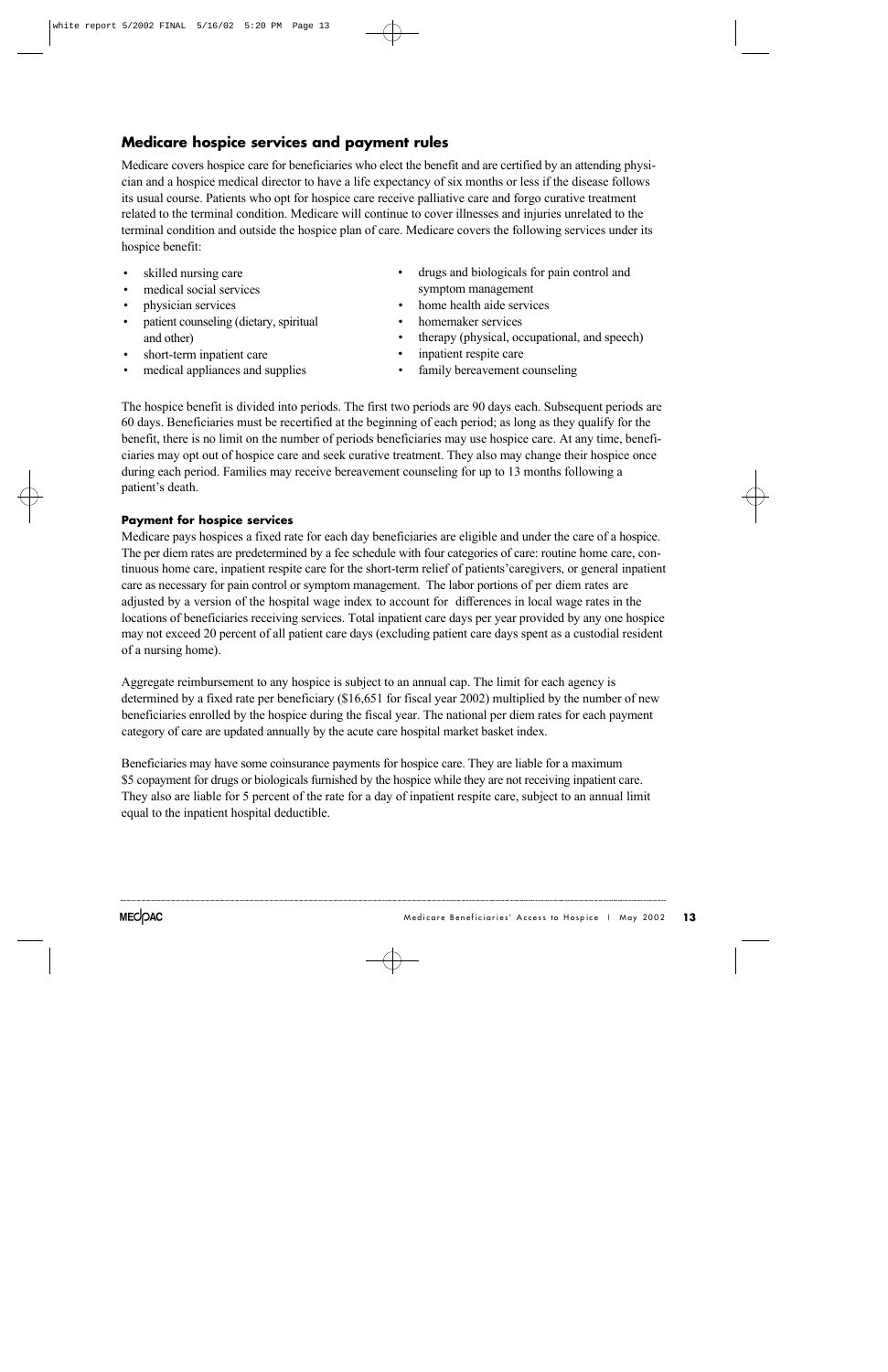### **Conditions of participation**

To participate in Medicare, a hospice must be able to provide a wide range of services, some of which are considered core services. These core services—nursing services; medical social services; and bereavement, spiritual, and dietary counseling—must be provided by employees of the hospice. Hospice employees also may provide the non-core services (such as home health aide or physician services) directly, or the hospice may contract to provide them. Rural hospices in operation before 1983 may be exempt from the requirement to provide nursing services directly. Some rural hospices also may be exempt from the requirement to provide therapy services or dietary counseling. Unique among providers participating in the Medicare program, hospices must employ unpaid volunteers for a minimum of 5 percent of total patient care hours.■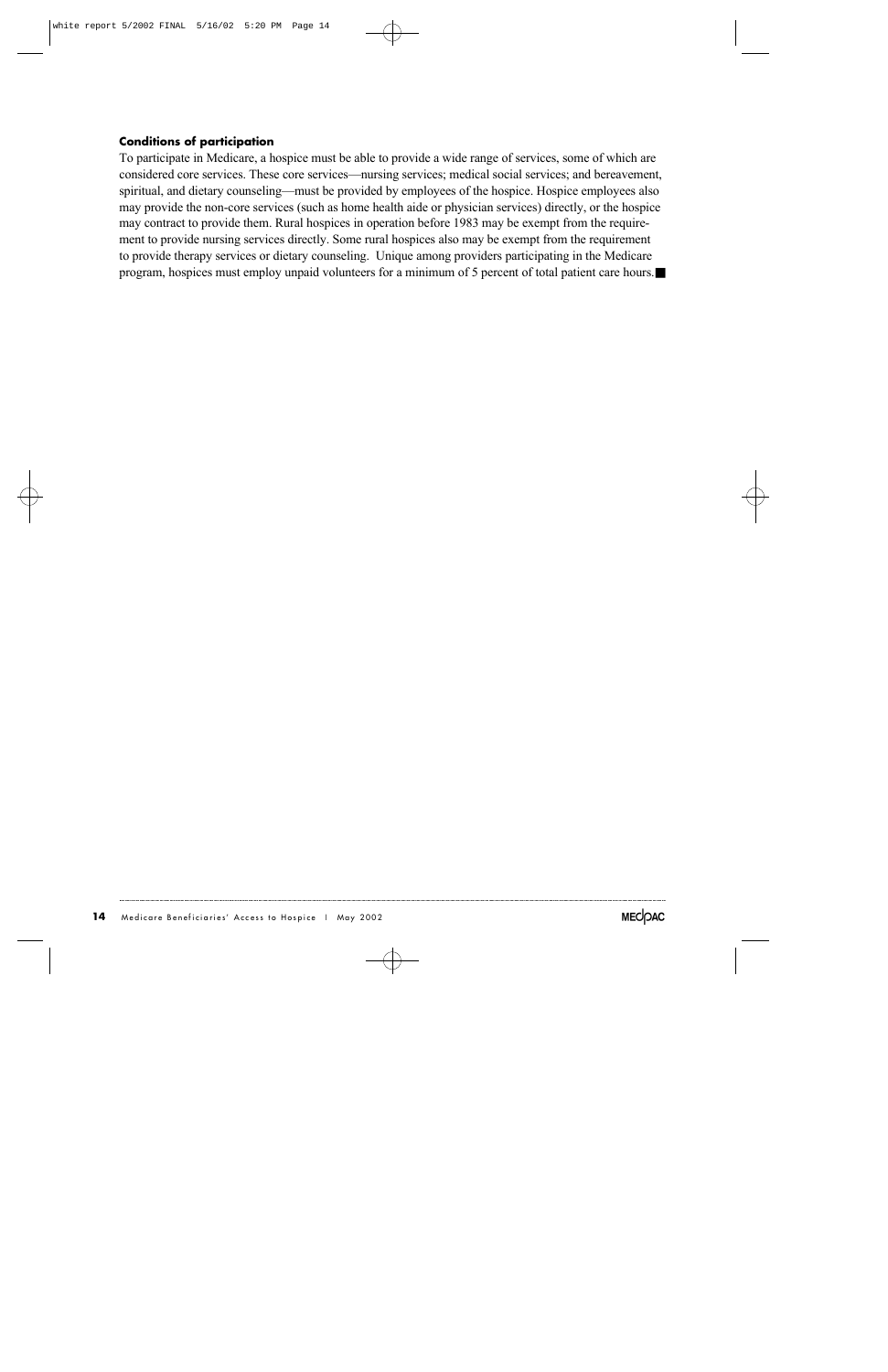# **Commissioners' voting** on recommendations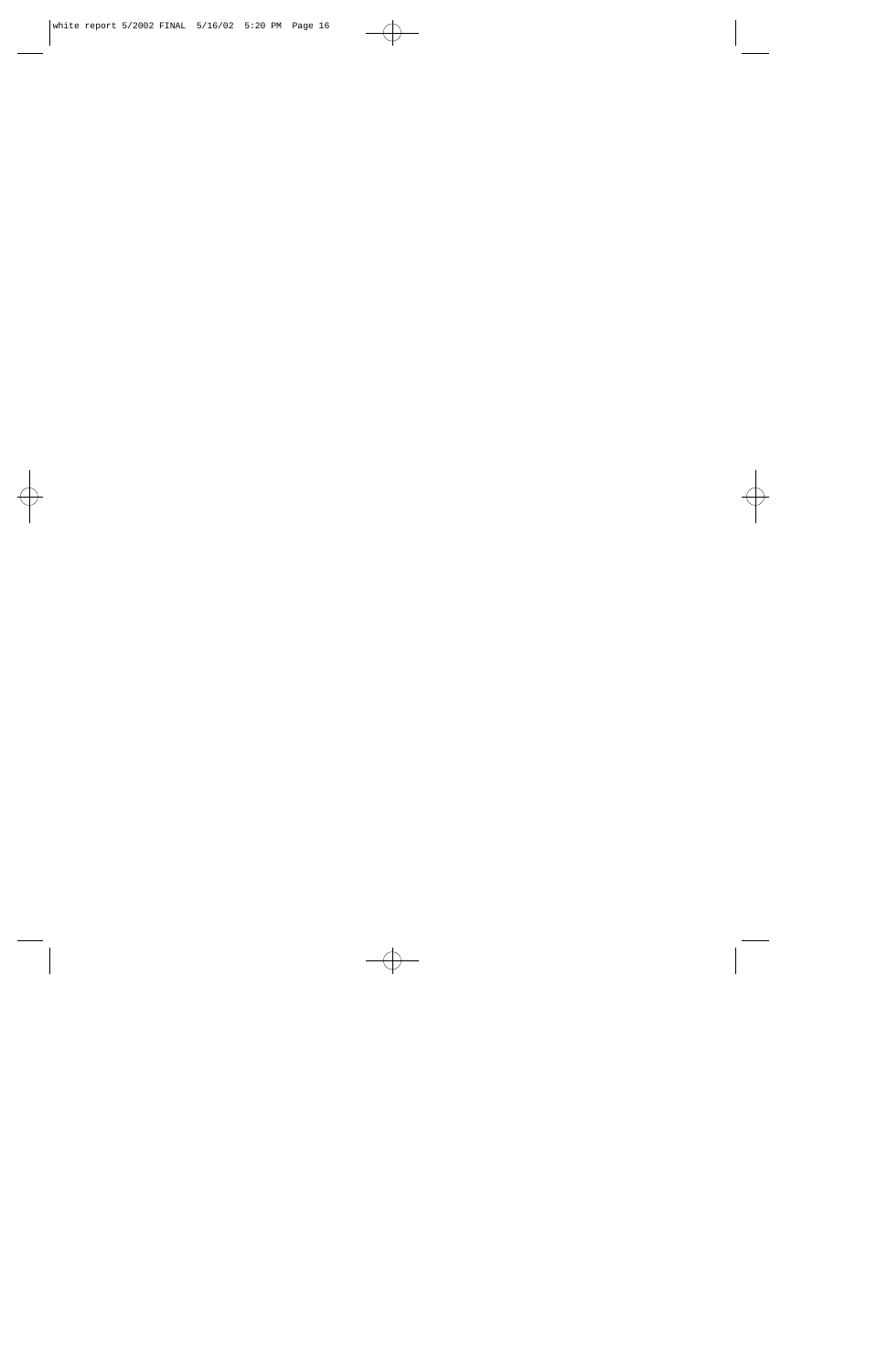## **Commissioners' voting on recommendations**

In the Medicare, Medicaid, and SCHIP Benefits Improvement and Protection Act of 2000 (BIPA), the Congress required MedPAC to call for individual Commissioner votes on each recommendation, and to document the voting record in its report. The information below satisfies that mandate.

## **Recommendation 1**

The Secretary should evaluate hospice payment rates to ensure they are consistent with the costs of providing appropriate care.

*Yes: Braun, DeBusk, Feezor, Hackbarth, Loop, Muller, Nelson, Newhouse, Newport, Raphael, Reischauer, Smith, Stowers, Wakefield A b s e n t : Burke, Rosenblatt, Rowe*

## **Recommendation 2**

The Secretary should research differences in the care and resource needs of hospice patients and determine whether a case-mix adjusted payment system for hospice care is feasible. He also should study ways to establish a high-cost outlier policy.

*Yes: Braun, DeBusk, Feezor, Hackbarth, Loop, Muller, Nelson, Newhouse, Newport, Raphael, Reischauer, Smith, Stowers, Wakefield Absent: Burke, Rosenblatt, Rowe*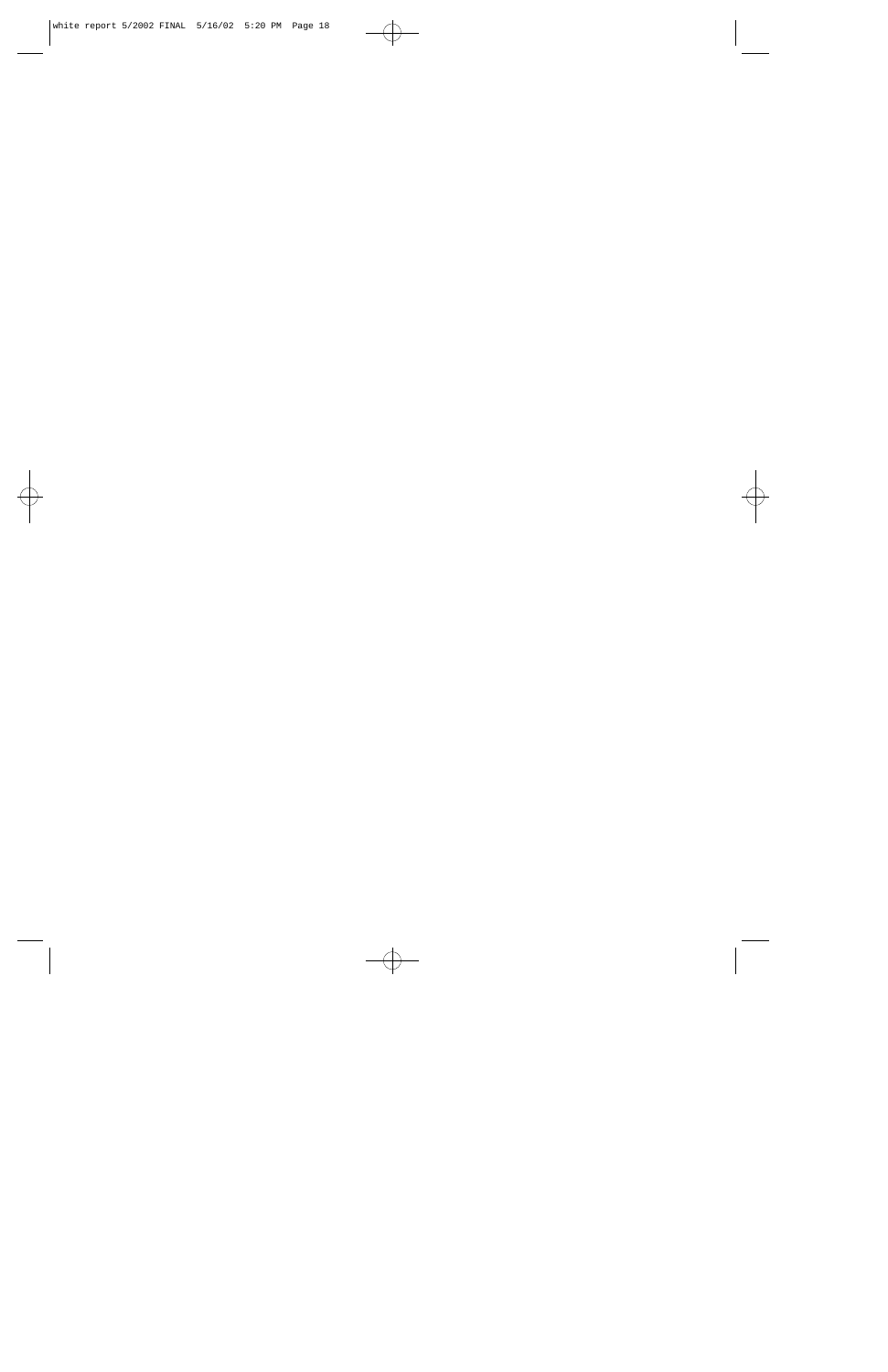# More about MedPAC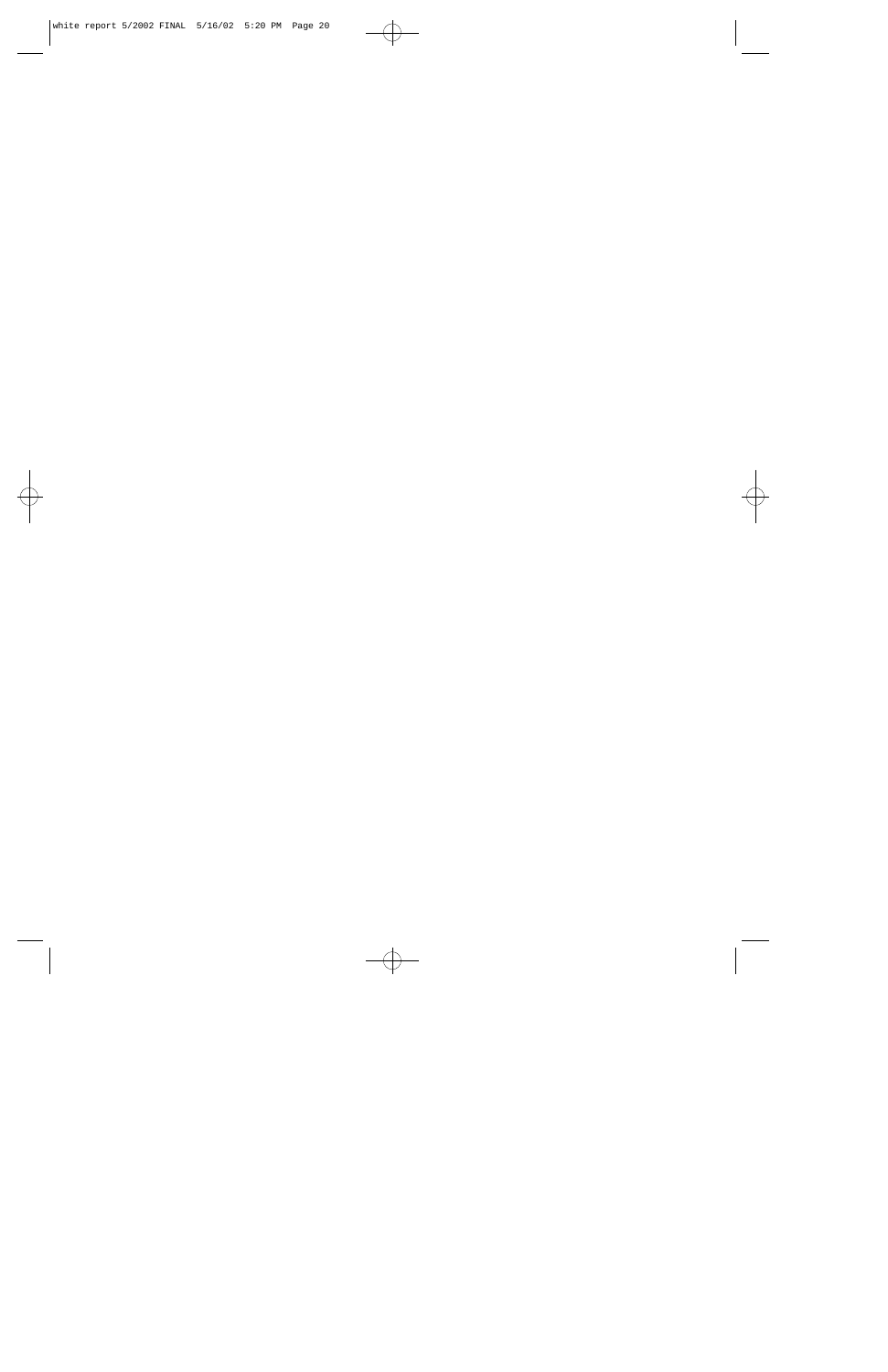## **Commission members**

#### **Glenn M. Hackbarth, J.D., Chairman**

*Independent consultant* Bend, OR

#### **Robert D. Reischauer, Ph.D., Vice chairman**

*The Urban Institute* Washington, DC

*Term expired April 2002*

**Beatrice S. Braun, M.D. AARP** Board of Directors Spring Hill, FL

**Floyd D. Loop, M.D.** *The Cleveland Clinic Foundation* Cleveland, OH

**Janet G. Newport** *PacifiCare Health Systems* Santa Ana, CA

**Carol Raphael** *Visiting Nurse Service of New York* New York, NY

### **M a ry K. Wakefield, Ph.D., R.N., F. A . A . N .**

*Center for Rural Health University of North Dakota* Grand Forks, ND

*Term expires April 2003*

**Autry O.V. "Pete" DeBusk**  $DeRoyal$ Powell, TN

#### **Glenn M. Hackbarth, J.D.**

**Alan R. Nelson, M.D.** *American College of Physicians-American Society of Internal Medicine* Washington, DC

#### **Robert D. Reischauer, Ph.D.**

**David A. Smith** *A F L - C I O* Washington, DC

**Ray E. Stowers, D.O.** *Oklahoma State University College of Osteopathic Medicine* Tulsa, OK

*Term expires April 2004*

**Sheila P. Burke, M.P.A., R.N., F.A.A.N.** *Smithsonian Institution* Washington, DC

**Allen D. Feezor** *California Public Employees' R e t i rement System* Sacramento, CA

**Ralph W. Muller** *University of Chicago Hospitals and Health Systems* Chicago, IL

**Joseph P. Newhouse, Ph.D.** *Harvard University* Boston, MA

**Alice Rosenblatt, F.S.A., M.A.A.A.** *WellPoint Health Networks* Thousand Oaks, CA

**John W. Rowe, M.D.** *Aetna Inc.* Hartford, CT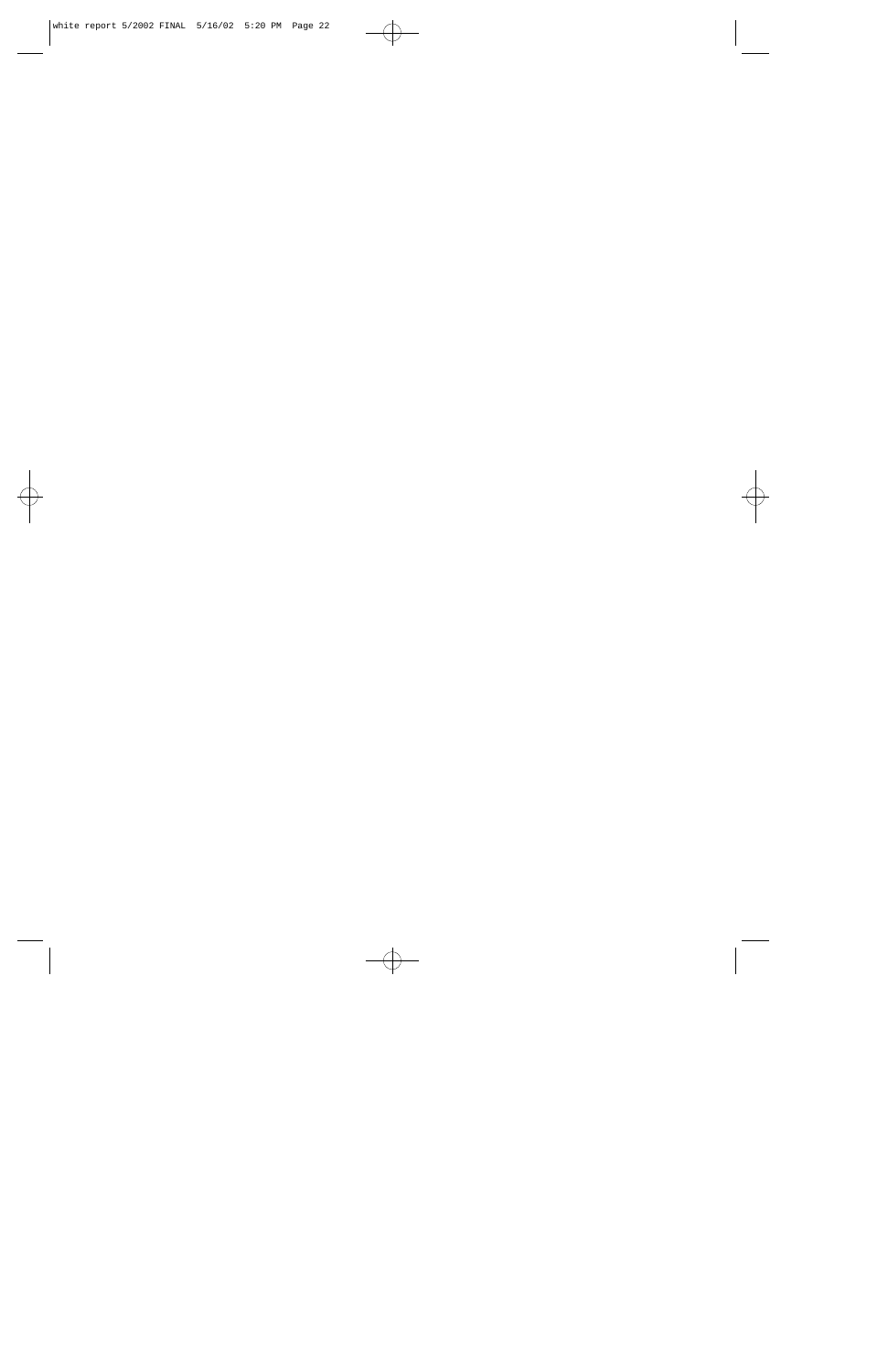# **Commission staff**

**Murray N. Ross, Ph.D.** *Executive director* 

**Lu Zawistowich, Sc.D.** *Deputy director* 

## Jennifer Jenson, M.P.H., M.P.P.

*Special assistant to the executive director* 

**Helaine I. Fingold, J.D.** *General counsel*

#### *R e s e a rch dire c t o r s*

Jack Ashby, M.H.A. Jill Bernstein, Ph.D. Scott Harrison, Ph.D. Kevin J. Hayes, Ph.D. Sally Kaplan, Ph.D. Karen Milgate, M.P.P. Julian H. Pettengill, M.A. Nancy Ray, M.S.

#### *Administrative staff*

Reda H. Broadnax, B.S. Wylene Carlyle Diane E. Ellison Plinie (Ann) Johnson Cheron McCrae Rachel Vallieres, B.A. Cynthia Wilson

#### *Analysts*

Sharon Bee Cheng, M.S. David V. Glass, M.S. Timothy F. Greene, M.B.A. Jesse Patrice Kerns, M.P.P. Craig K. Lisk, M.S. Marian Lowe Anne Mutti, M.P.A. Susanne Seagrave, Ph.D. Mae Thamer, Ph.D. Ariel Winter, M.P.P. Chantal Worzala, Ph.D. Daniel Zabinski, Ph.D.